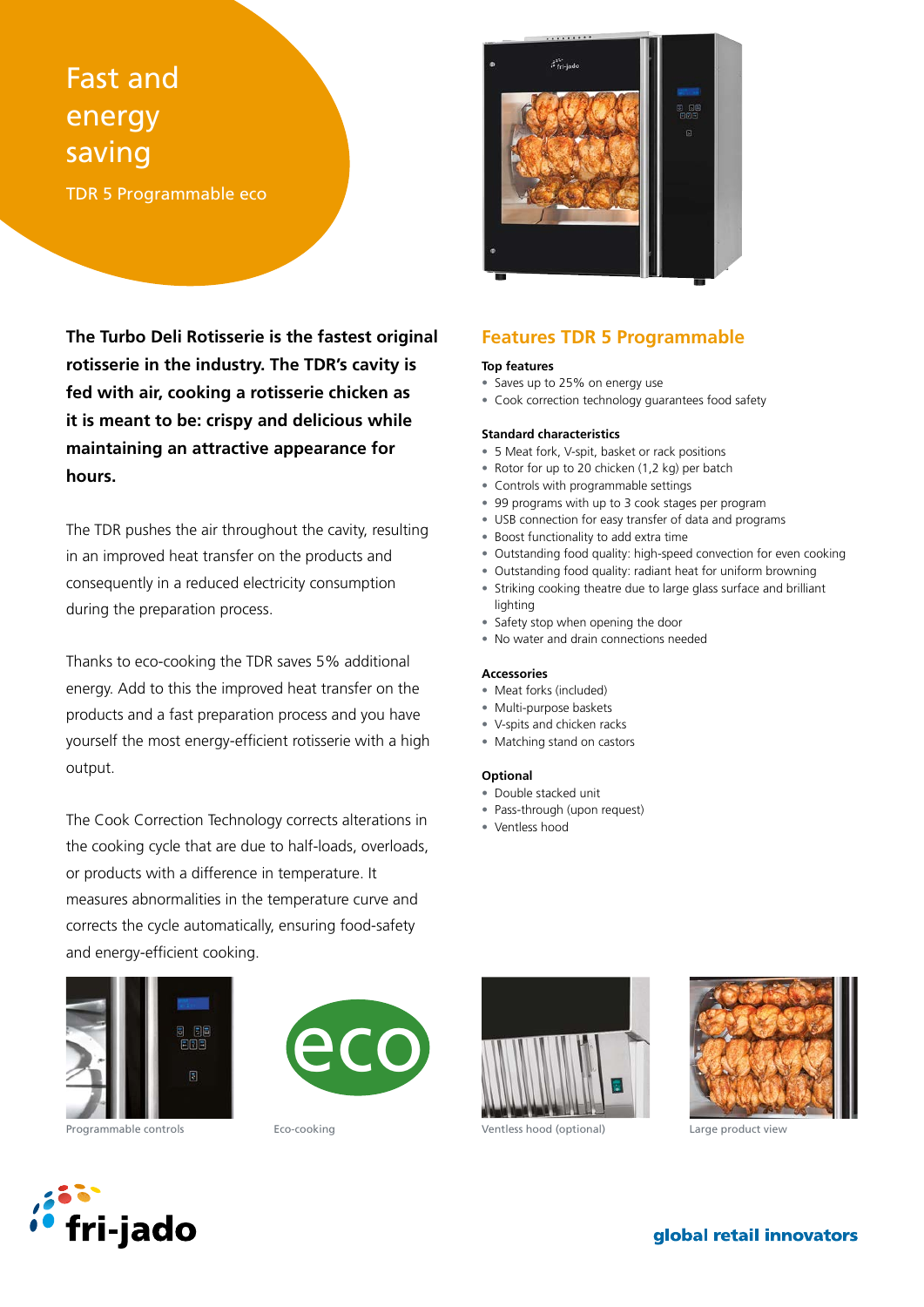





# **TDR 5 Programmable**

- 1 Power cable, 2.2 m
- 2 Exhaust opening
- 3 Space to the wall
- 4 Location for socket

## **Dimensions TDR 5**

| Width              | 845 mm           |
|--------------------|------------------|
| Depth              | 717 mm           |
| Height             | $910 \text{ mm}$ |
| Height incl. stand | $1726$ mm        |

## **Technical data TDR 5**

| 130 kg       |
|--------------|
| 152 kg       |
| 3N~400/230 V |
| 50/60 Hz     |
| 6.6 kW       |
|              |

## **Dimensions TDR 5+5**

| <b>Width</b>  | 845 mm  |
|---------------|---------|
| <b>Depth</b>  | 717 mm  |
| <b>Height</b> | 1790 mm |

# **Technical data TDR 5+5**

| Net weight   | 266 kg       |
|--------------|--------------|
| Gross weight | 306 kg       |
| Voltage      | 3N~400/230 V |
| Frequency    | 50/60 Hz     |
| Power        | 13 2 kW      |
|              |              |

## Specifications and technical data are subject to amendment without prior notice.

These are basic drawings. For more detailed technical information, please refer to the installation manual at www.frijado.com.

> Fri-Jado B.V. P.O. Box 560 4870 AN Etten-Leur The Netherlands Phone +31 76 50 85 400 Fax +31 76 50 85 444 e-mail info@frijado.com www.frijado.com

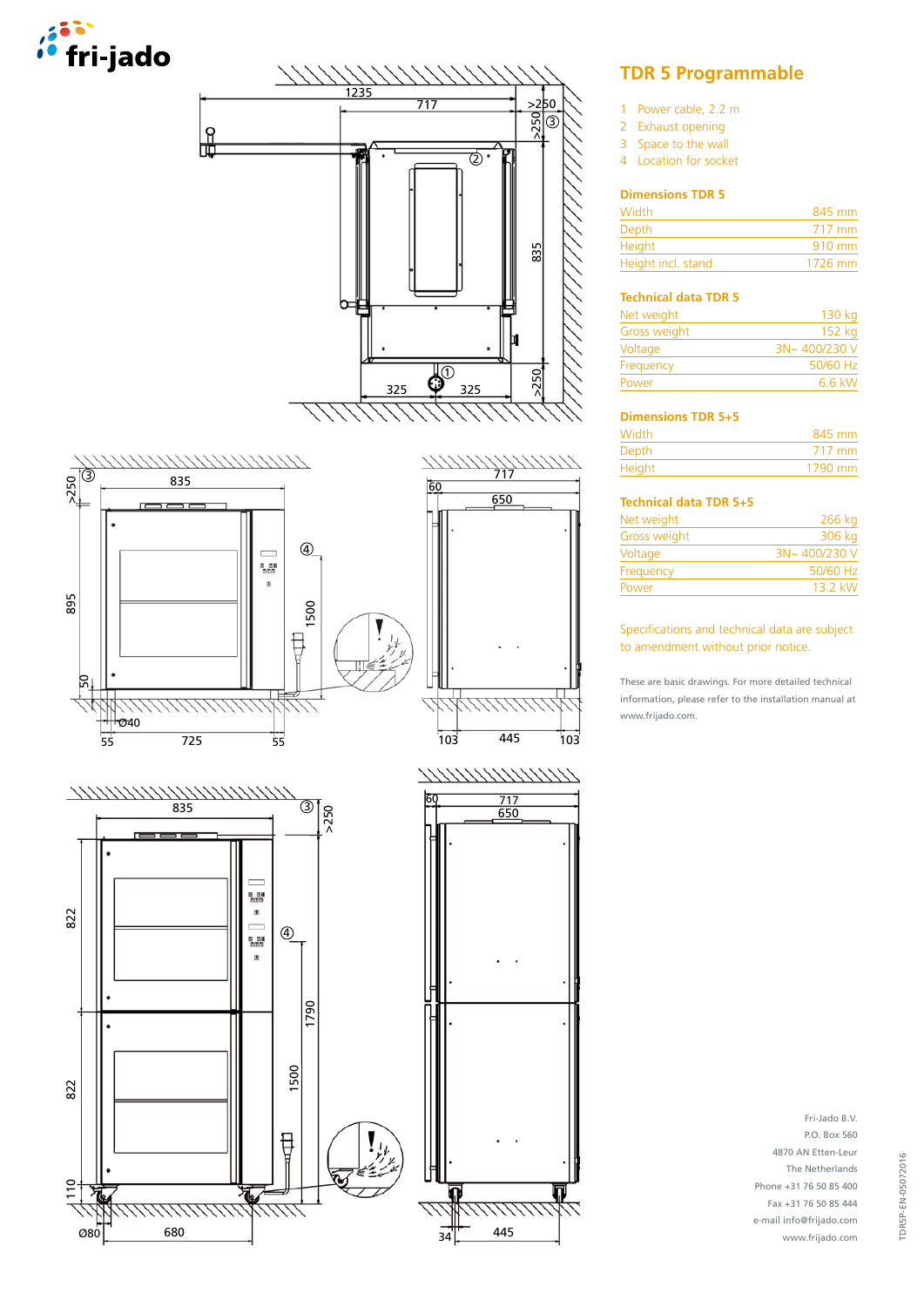# Fast and energy saving

TDR 8 Programmable eco

**The Turbo Deli Rotisserie is the fastest original rotisserie in the industry. The TDR's cavity is fed with air, cooking a rotisserie chicken as it is meant to be: crispy and delicious while maintaining an attractive appearance for hours.**

The TDR pushes the air throughout the cavity, resulting in an improved heat transfer on the products and consequently in a reduced electricity consumption during the preparation process.

Thanks to eco-cooking the TDR saves an additional 5% on energy. Add to this the improved heat transfer on the products and a fast preparation process and you have yourself the most energy-efficient rotisserie with a high output.

The Cook Correction Technology corrects alterations in the cooking cycle that are due to half-loads, overloads, or products with a difference in temperature. It measures abnormalities in the temperature curve and corrects the cycle automatically, ensuring food-safety and energy-efficient cooking.



# **Features TDR 8 Programmable**

## **Top features**

- Saves up to 25% on energy use
- Cook correction technology guarantees food safety
- Eco-cooking saves on energy use

### **Standard characteristics**

- 8 Meat fork or V-spit positions, 7 basket or rack positions
- Rotor for up to 40 chickens (1.2 kg) per batch
- Controls with programmable settings
- 99 programs with up to 3 cook stages per program
- USB connection for easy transfer of data and programs
- Boost functionality to add extra time
- Outstanding food quality: high-speed convection for even cooking
- Outstanding food quality: radiant heat for uniform browning
- Striking cooking theatre due to large glass surface and brilliant lighting
- Safety stop when opening the door
- No water and drain connections needed

### **Accessories**

- Meat forks (included)
- Multi-purpose baskets
- V-spits and chicken racks
- Matching stand on castors

## **Optional**

- Double stacked unit
- Pass-through (upon request)









Programmable controls **Eco-cooking** Eco-cooking Ventless hood (optional) Large product view



# global retail innovators